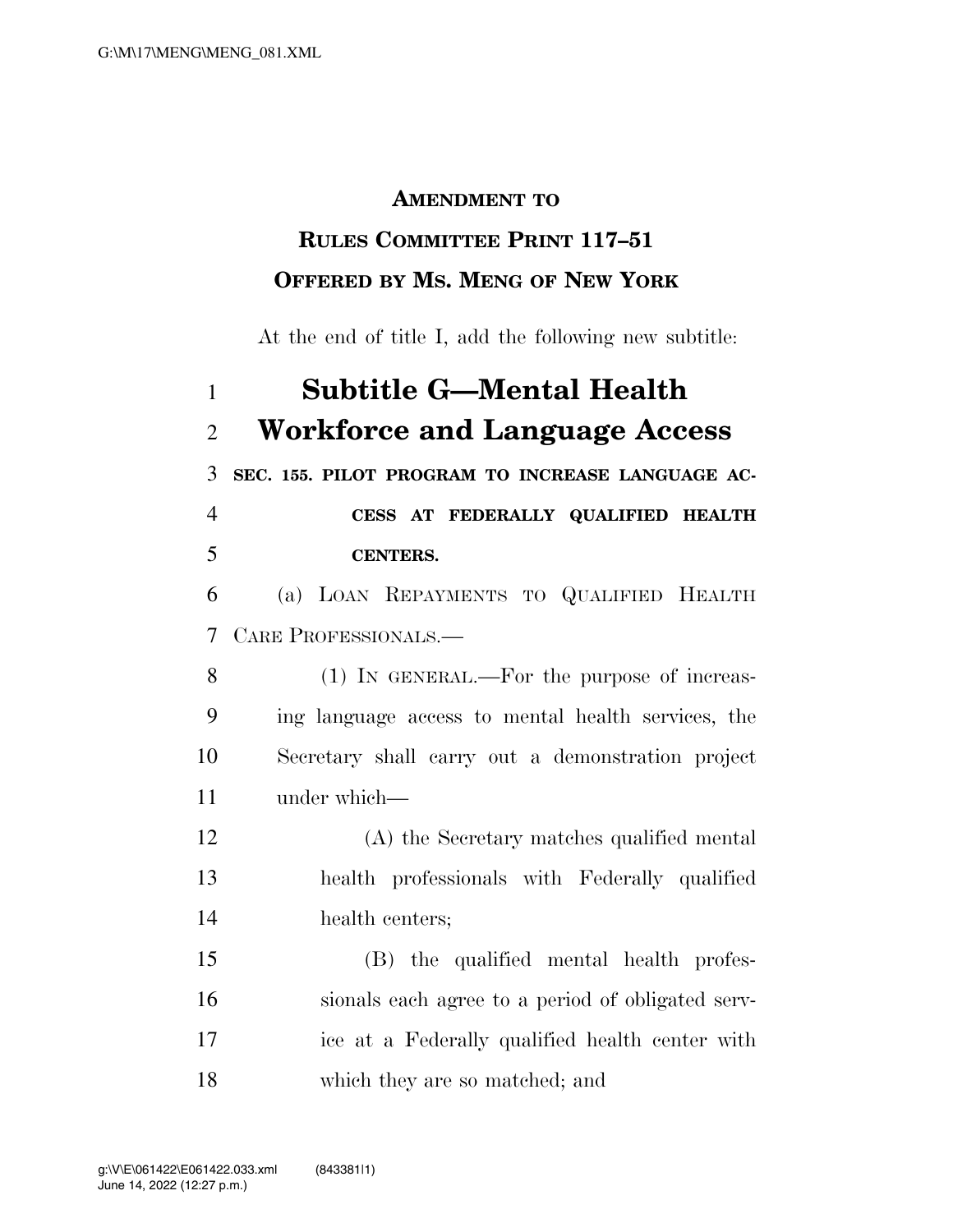$\mathfrak{D}$ 

 (C) the Secretary agrees to make loan re- payments under section 338B of the Public Health Service Act (42 U.S.C. 254l–1) on be- half of such qualified mental health profes-sionals.

 (2) PREFERENCE.—In matching qualified men- tal health professionals with Federally qualified health centers under paragraph (1), the Secretary shall give preference to placement at Federally quali- fied health centers at which at least 20 percent of the patients are best served in a language other than English, as indicated by data in the Uniform Data System (or any successor database).

 (3) ENHANCED COMPENSATION.—For each year of obligated service that a qualified mental health professional contracts to serve under para- graph (1) at a Federally qualified health center at which at least 20 percent of the patients are best served in a language other than English, as indi- cated by data in the Uniform Data System (or any successor database), the Secretary may pay the higher of—

 (A) \$10,000 above the maximum amount otherwise applicable under section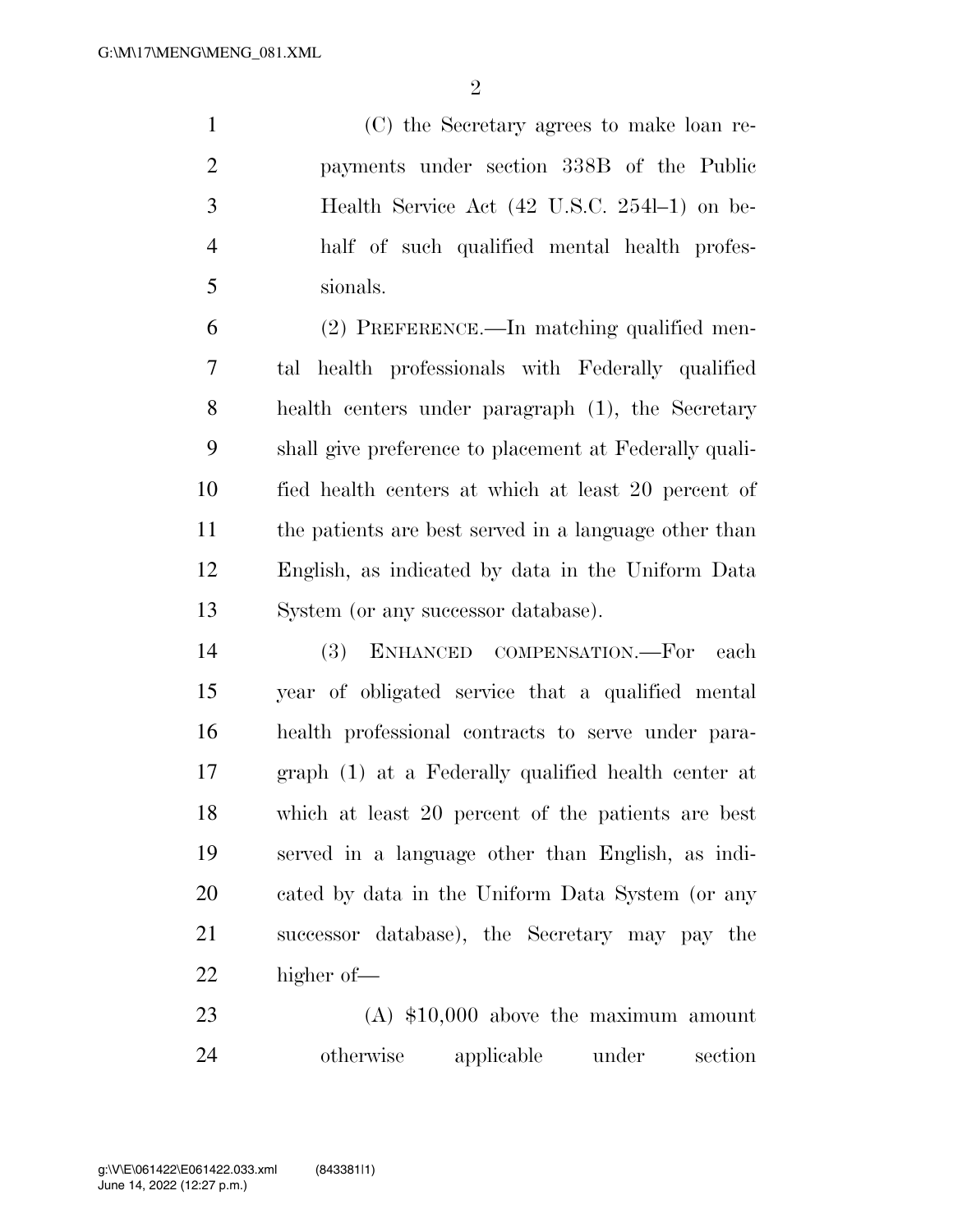| $\mathbf{1}$   | $338B(g)(2)(A)$ of the Public Health Service Act        |
|----------------|---------------------------------------------------------|
| $\overline{2}$ | $(42 \text{ U.S.C. } 254l-1(g)(2)(A));$ or              |
| 3              | (B) if the qualified health professional is             |
| $\overline{4}$ | fluent in a language other than English that is         |
| 5              | needed by such Federally qualified health cen-          |
| 6              | ter, \$15,000 above such maximum amount.                |
| 7              | (4) ACHIEVING FLUENCY.—A qualified mental               |
| 8              | health professional subject to the pay amount speci-    |
| 9              | fied in paragraph $(3)(A)$ at the beginning of the pro- |
| 10             | fessional's period of obligated service may transition  |
| 11             | to being subject to the higher pay amount specified     |
| 12             | in paragraph $(3)(B)$ if the professional is determined |
| 13             | by the Federally qualified health center at which the   |
| 14             | professional serves to have achieved fluency in a lan-  |
| 15             | guage other than English needed by that health cen-     |
| 16             | ter.                                                    |
| 17             | (b) GRANTS TO HEALTH CENTERS.-                          |
| 18             | (1) IN GENERAL.—The Secretary shall carry               |
| 19             | out a demonstration program consisting of awarding      |
| 20             | grants under section 330 of the Public Health Serv-     |
| 21             | ice Act (42 U.S.C. 254b) to Federally qualified         |
| 22             | health centers to recruit, hire, employ, and supervise  |
| 23             | qualified mental health professionals who are fluent    |
| 24             | in a language other than English to provide mental      |
| 25             | health services in such other language.                 |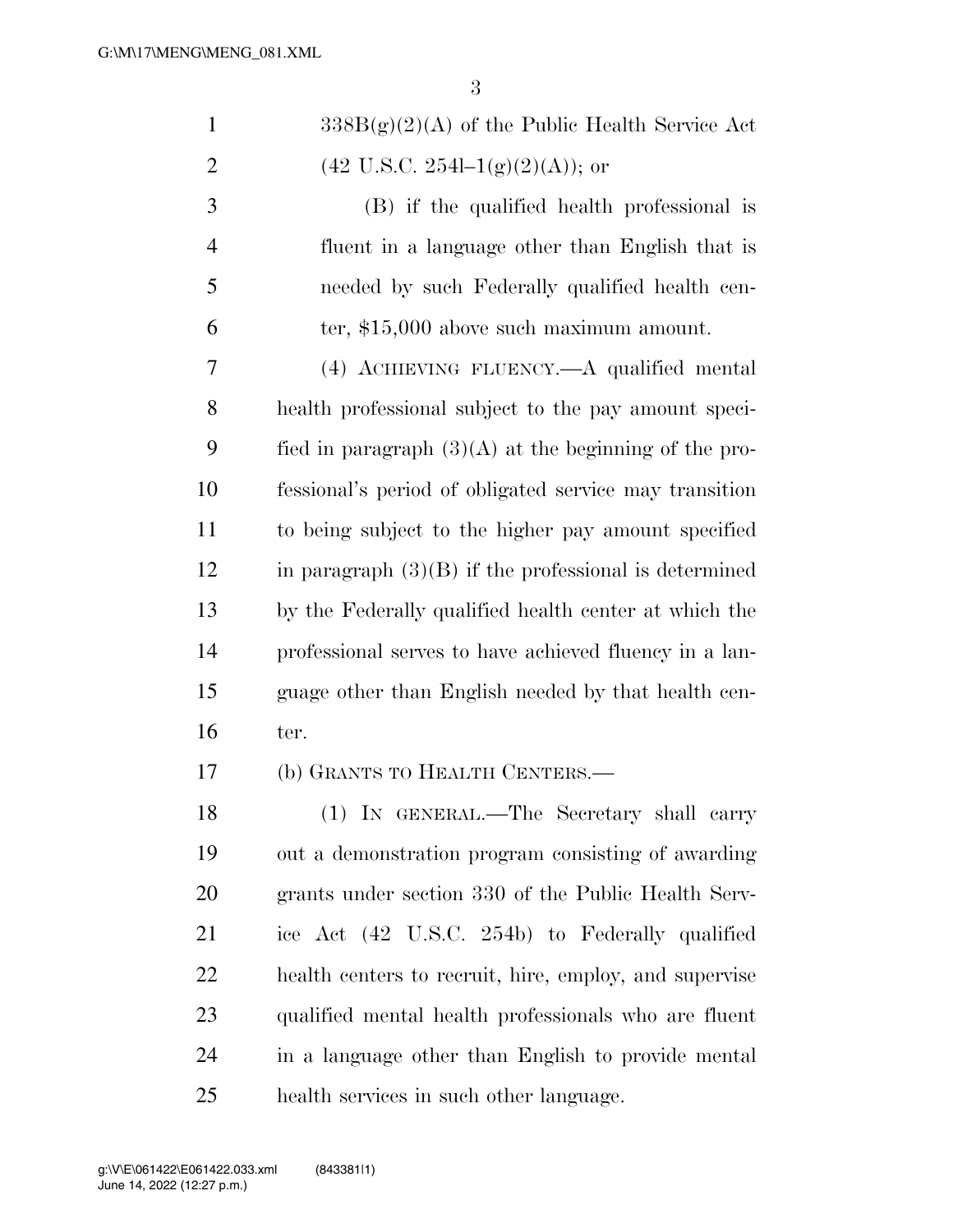(2) PREFERENCE.—In selecting grant recipi- ents under paragraph (1), the Secretary shall give preference to Federally qualified health centers at which at least 20 percent of the patients are best served in a language other than English, as indi- cated by data in the Uniform Data System (or any successor database).

 (3) MARKETING.—A Federally qualified health center receiving a grant under this subsection shall use a portion of the grant funds to disseminate in- formation about, and otherwise market, the mental health services supported through the grant.

(c) REPORTS.—

 (1) INITIAL REPORT.—Not later than 6 months after the first loan repayment awards have been made under subsection (a) and the first grants have been awarded under subsection (b), the Secretary shall submit to the Committees on Appropriations of the House of Representatives and the Senate, and to other appropriate congressional committees, a report on the implementation of the programs under this section. Such report shall include—

 (A) the languages spoken by the qualified mental health professionals receiving loan re-payments pursuant to subsection (a) or re-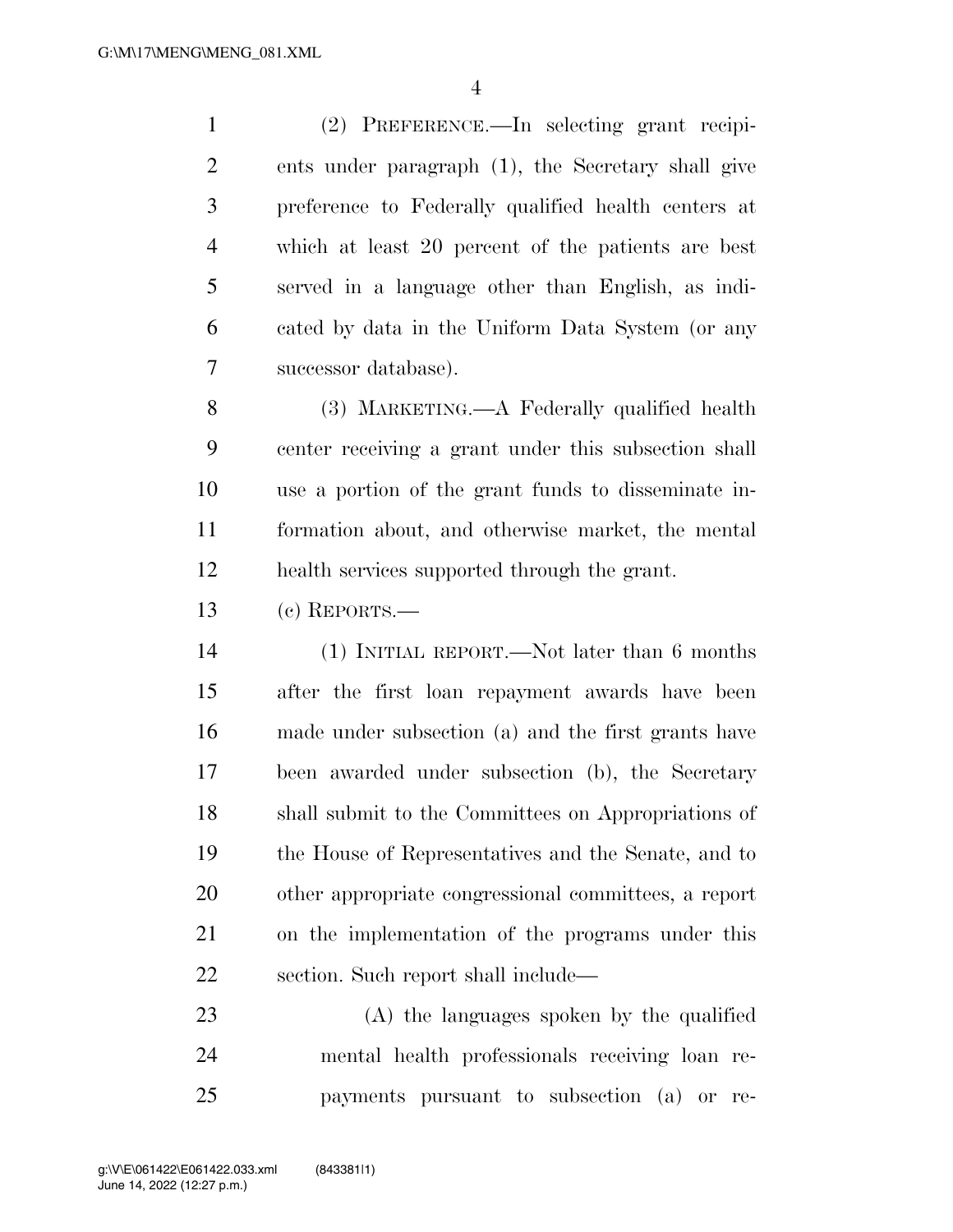| $\mathbf{1}$   | cruited pursuant to a grant under subsection        |
|----------------|-----------------------------------------------------|
| $\overline{2}$ | (b);                                                |
| 3              | (B) the Federally qualified health centers          |
| $\overline{4}$ | at which such professionals were placed;            |
| 5              | (C) how many Federally qualified health             |
| 6              | centers received funding through the grant pro-     |
| 7              | gram under subsection (b);                          |
| 8              | (D) an analysis, conducted in consultation          |
| 9              | with the Federally qualified health centers re-     |
| 10             | ceiving grants under section (b), of the effec-     |
| 11             | tiveness of such grants at increasing language      |
| 12             | access to mental health services; and               |
| 13             | (E) best practices, developed in consulta-          |
| 14             | tion with Federally qualified health centers re-    |
| 15             | ceiving grants under section (b), for the recruit-  |
| 16             | ment and retention of mental health profes-         |
| 17             | sionals at Federally qualified health centers.      |
| 18             | $(2)$ FINAL REPORT.—Not later than the end of       |
| 19             | fiscal year 2026, the Secretary shall submit to the |
| 20             | Committees on Appropriations of the House of Rep-   |
| 21             | resentatives and the Senate, and to other appro-    |
| 22             | priate congressional committees, a final report on  |
| 23             | the implementation of the programs under this sec-  |
| 24             | tion, including the information, analysis, and best |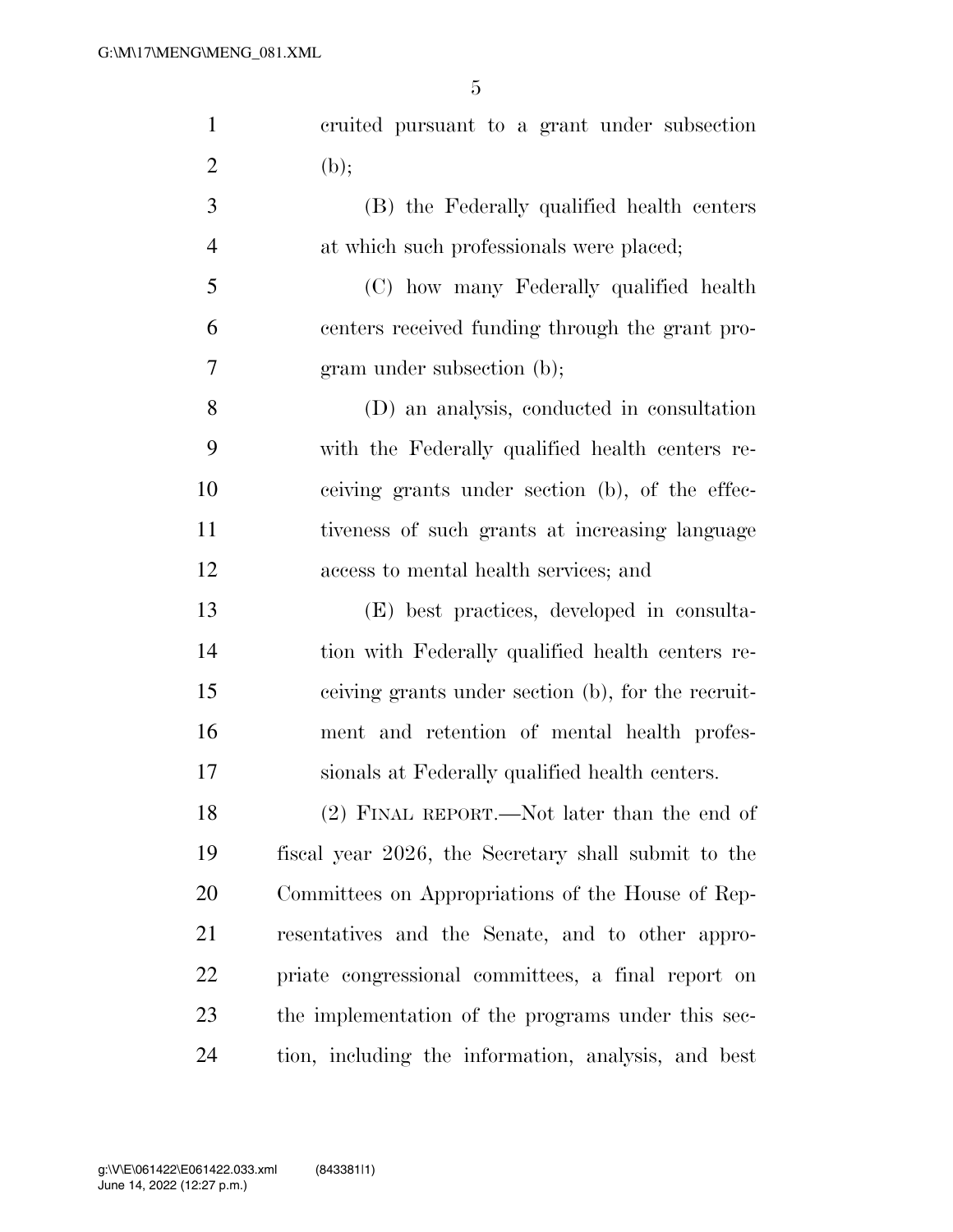| $\mathbf{1}$   | practices listed in subparagraphs $(A)$ through $(E)$ of |
|----------------|----------------------------------------------------------|
| $\overline{2}$ | paragraph $(1)$ .                                        |
| 3              | (d) DEFINITIONS.—In this section:                        |
| $\overline{4}$ | (1) The term "Federally qualified health cen-            |
| 5              | ter" has the meaning given the term in section           |
| 6              | 1861(aa) of the Social Security Act (42 U.S.C.           |
| 7              | 1395x(aa).                                               |
| 8              | (2) The term "qualified mental health profes-            |
| 9              | sional" means-                                           |
| 10             | (A) physicians, allopathic physicians, osteo-            |
| 11             | pathic physicians, nurse practitioners, and phy-         |
| 12             | sician assistants with a specialty in mental             |
| 13             | health and psychiatry;                                   |
| 14             | (B) health service psychologists;                        |
| 15             | (C) licensed clinical social workers;                    |
| 16             | (D) psychiatric nurse specialists;                       |
| 17             | (E) marriage and family therapists;                      |
| 18             | (F) licensed professional counselors;                    |
| 19             | (G) substance use disorder counselors;                   |
| 20             | (H) occupational therapists; and                         |
| 21             | (I) other individuals who—                               |
| 22             | (i) have not yet been licensed or cer-                   |
| 23             | tified to serve as a professional listed in              |
| 24             | any of subparagraphs $(A)$ through $(H)$ ;               |
| 25             | and                                                      |